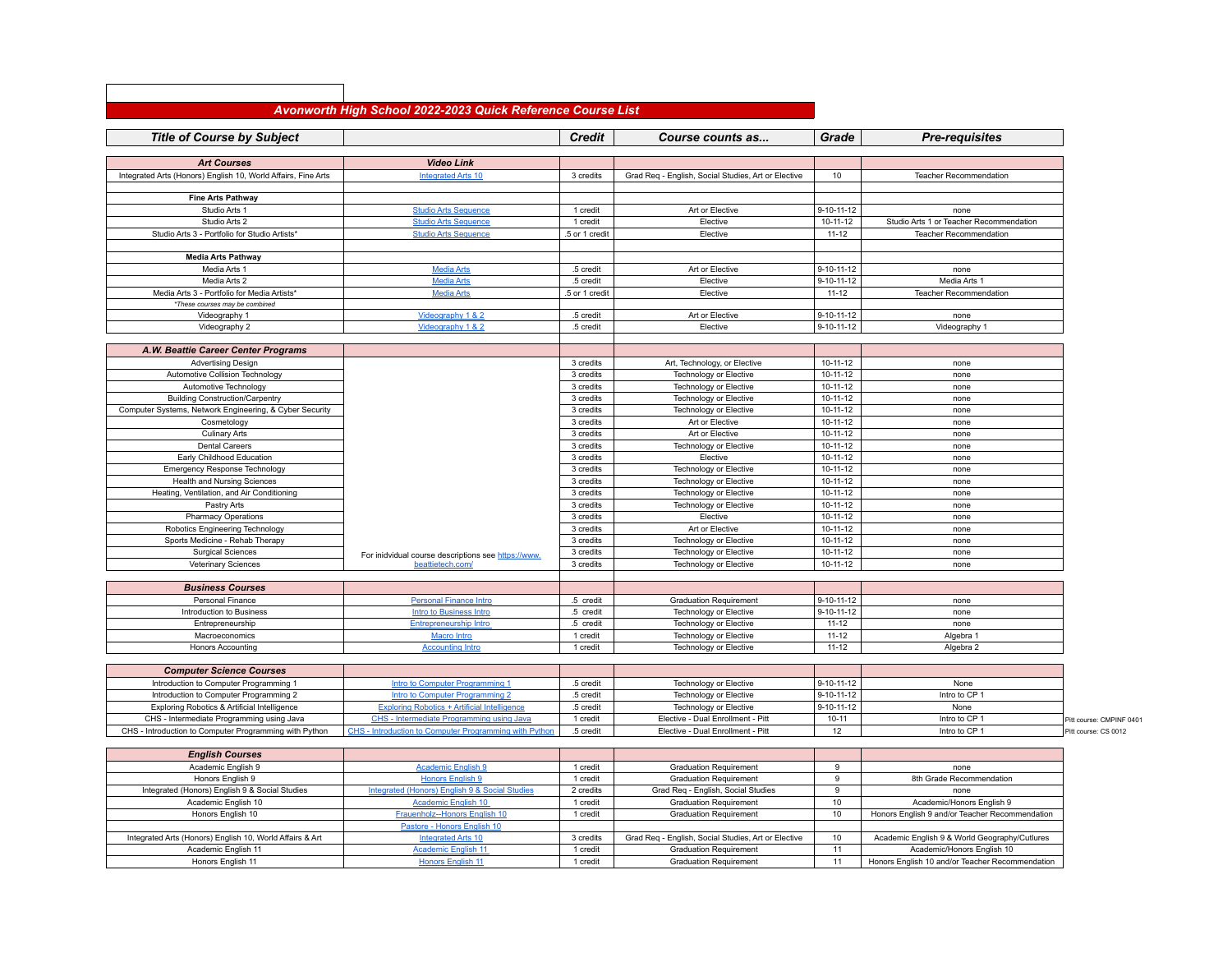| Advanced Placement English Language & Composition | AP Language and Composition 11                | 1 credit  | <b>Graduation Requirement</b> | 11                 | Honors English 10 and Teacher Recommendation    |
|---------------------------------------------------|-----------------------------------------------|-----------|-------------------------------|--------------------|-------------------------------------------------|
| Academic English 12                               | Ewell-Academic English 12                     | 1 credit  | <b>Graduation Requirement</b> | 12                 | Academic/Honors English 11                      |
| Advanced Placement English Literature             | AP English Literature and Composition         | 1 credit  | <b>Graduaiton Requirement</b> | 12                 | Honors/AP English 11 and Teacher Recommendation |
|                                                   |                                               |           |                               |                    |                                                 |
| <b>English Skills</b>                             |                                               | 1 credit  | <b>Graduation Requirement</b> | 9-10-11-12         | Special Education Recommendation                |
|                                                   |                                               |           |                               |                    |                                                 |
| Creative Writing 1                                | <b>Ewell-Creative Writing 1</b>               | .5 credit | Art or Elective               | $9 - 10 - 11 - 12$ | none                                            |
|                                                   | Pastore - Creative Writing I                  |           |                               |                    |                                                 |
| Creative Writing 2                                | <b>Ewell-Creative Writing 2</b>               | .5 credit | Elective                      | $9 - 10 - 11 - 12$ | Creatve Writing 1 and/or Teacher Recommendation |
| Introduction to Theater (Drama)                   | Intro to Theatre                              | .5 credit | Art or Elective               | $9 - 10 - 11 - 12$ | none                                            |
| Journalism 1                                      | Journalism 1                                  | .5 credit | Art or Technology or Elective | $9 - 10 - 11 - 12$ | none                                            |
| Journalism 2                                      | Journalism 2                                  | .5 credit | Art or Technology or Elective | $9 - 10 - 11 - 12$ | Journalism 1 and/or Teacher Recommendation      |
| Modern Public Speaking                            |                                               | .5 credit | Elective                      | $10 - 11 - 12$     | 9th Grade Seminar & English 9                   |
| Satire                                            |                                               | .5 credit | Elective                      | $11 - 12$          | none                                            |
| Digital Storytelling                              | <b>Findon-Digital Storytelling</b>            | .5 credit | Art or Technology or Elective | 9-10-11-12         | none                                            |
|                                                   |                                               |           |                               |                    |                                                 |
| <b>Family and Consumer Science Courses</b>        |                                               |           |                               |                    |                                                 |
| Today's Epode                                     | Epode Americana & Today's Epode & World Epode | F cradit  | Elective                      | 0.10.11.12         | none                                            |

| Todav's Foods     | Foods Americana & Today's Foods & World Foods | 5 credit | Elective        | 9-10-11-12   | none |
|-------------------|-----------------------------------------------|----------|-----------------|--------------|------|
| Gourmet Foods     | <b>Gourmet Foods</b>                          | 5 credit | Elective        | 10-11-12     | none |
| Foods Americana   | Foods Americana & Today's Foods & World Foods | 5 credit | Elective        | $10-11-12$   | none |
| World Foods       | Foods Americana & Today's Foods & World Foods | 5 credit | Elective        | $10-11-12$   | none |
| Interior Design   | <b>Interior Design</b>                        | 5 credit | Art or Elective | $9-10-11-12$ | none |
| Child Development | <b>Child Development</b>                      | 5 credit | Elective        | $11 - 12$    | none |

| <b>Mathematics Courses</b>           |                                           |          |                                                     |                    |                                                |                             |
|--------------------------------------|-------------------------------------------|----------|-----------------------------------------------------|--------------------|------------------------------------------------|-----------------------------|
| Algebra 1                            | Algebra 1, Honors Algebra 1               | 1 credit | <b>Graduation Requirement</b>                       |                    | none                                           |                             |
| Honors Algebra 1                     | Algebra 1, Honors Algebra 1               | credit   | <b>Graduation Requirement</b>                       |                    | <b>Teacher Recommendation</b>                  |                             |
| Geometry                             | Geometry                                  | 1 credit | <b>Graduation Requirement</b>                       | $9 - 10$           | Algebra 1                                      |                             |
| <b>Honors Geometry</b>               | <b>Honors Geometry</b>                    | credit   | <b>Graduation Requirement</b>                       | $9 - 10$           | Honors Algebra 1 and/or Teacher Recommendation |                             |
| Algebra 2                            | Algebra II                                | credit   | <b>Graduation Requirement</b>                       | $10 - 11$          | Geometry                                       |                             |
| Honors Algebra 2                     | <b>Honors Algebra II</b>                  | 1 credit | <b>Graduation Requirement</b>                       | $10 - 11$          | Honors Geometry and/or Teacher Recommendation  |                             |
| Honors Trigonometry & Pre Calculus   | Honors Pre-Calc & Trig - Johncour         | credit   | <b>Graduation Requirement or Elective</b>           | $11 - 12$          | Algebra 2                                      |                             |
|                                      | Honors Pre-Calc & Trig - Jackson          |          |                                                     |                    |                                                |                             |
| CHS - Business Calculus              | <b>CHS Business Calculus</b>              | 1 credit | Grad Requirement or Elective - Dual Enrollment Pitt | $11 - 12$          | Honors Trigonometry & Pre Calculus             |                             |
| Advanced Placement Calculus AB       | <b>AP Calculus AB</b>                     | credit   | <b>Graduation Requirement or Elective</b>           | $11 - 12$          | Honors Trigonometry & Pre Calculus             |                             |
| Advanced Placement Calculus BC       | <b>AP Calculus BC</b>                     | 1 credit | Elective                                            | 12                 | AP Calculus AB or CHS Business Calculus        |                             |
|                                      |                                           |          |                                                     |                    |                                                |                             |
| Math Skills                          |                                           | 1 credit | <b>Graduation Requirement</b>                       | $9 - 10 - 11 - 12$ | Special Education Recommendation               |                             |
|                                      |                                           |          |                                                     |                    |                                                |                             |
| CHS - Probability & Statistics       | <b>CHS - Probability &amp; Statistics</b> | credit   | Elective - Dual Enrollment - Pitt                   | $11 - 12$          | Algebra 1                                      | Pitt Course Code: Stat 0200 |
| <b>Advanced Placement Statistics</b> | <b>Advanced Placement Statistics</b>      | 1 credit | Elective                                            | $11 - 12$          | Algebra 1                                      |                             |

| <b>Music Courses</b>                                          |                     |          |                 |              |                          |
|---------------------------------------------------------------|---------------------|----------|-----------------|--------------|--------------------------|
| Concert Choir                                                 |                     | 1 credit | Art or Elective | $9-10-11-12$ | none                     |
| Concert Band                                                  | <b>HS Bands</b>     | 1 credit | Art or Elective | 9-10-11-12   | none                     |
| Honors Band                                                   | <b>HS Bands</b>     | 1 credit | Art or Elective | 10-11-12     | Audition                 |
| American Popular Music 1: A Reflection of Society 1850-1960's | <b>Pop Music</b>    | 5 credit | Art or Elective | 9-10-11-12   | none                     |
| American Popular Music 2: A Reflection of Society 1970's-     |                     |          |                 |              |                          |
| Present                                                       | <b>Pop Music</b>    | 5 credit | Art or Elective | 9-10-11-12   | American Popular Music 1 |
| Music Theory                                                  | <b>Music Theory</b> | 1 credit | Art or Elective | 9-10-11-12   | Teacher Recommendation   |

| <b>Physical Education and Health Education Courses</b> |           |                               |            |      |
|--------------------------------------------------------|-----------|-------------------------------|------------|------|
| Physical Education 9                                   | .5 credit | <b>Graduation Requirement</b> |            | none |
| Physical Education 10-12                               | .5 credit | <b>Graduation Requirement</b> | $10-11-12$ | none |

| <b>Science Courses</b>       |                                    |           |                                                     |                |                                                |
|------------------------------|------------------------------------|-----------|-----------------------------------------------------|----------------|------------------------------------------------|
| Earth & Space Science        | <b>Earth and Space Science</b>     | 1 credit  | Graduation Requirement (if not taking Bio in 9th)   |                | none                                           |
| Biology                      | Biology 9 & 10                     | 1 credit  | <b>Graduation Requirement</b>                       | $9 - 10$       | none                                           |
| AP Biology                   | AP Biology Course Overview         | 1 credit  | Graduation Requirement or Elective                  | $11 - 12$      | Biology & Chemistry and Teacher Recommendation |
| CHS Anatomy and Physiology   | <b>CHS A&amp;P Course Overview</b> | 1 credit  | Grad Require or Elective - Dual Enrollment - Carlow | 10-11-12       | Biology                                        |
| The Physical Sciences        | <b>The Physical Sciences</b>       | 1 credit  | Graduation Requirement or Elective                  | $10 - 11 - 12$ | Biology                                        |
| <b>Environmental Science</b> | <b>Environmental Science</b>       | .5 credit | Graduation Requirement or Elective                  | 9-10-11-12     | none                                           |
| Humanities Chemistry         | <b>Humanities Chemistry</b>        | 1 credit  | Graduation Requirement or Elective                  | 10-11-12       | Algebra 1 & Biology                            |
| <b>STEM Chemistry</b>        | <b>Stem Chemistry</b>              | 1 credit  | Graduation Requirement or Elective                  | $10 - 11 - 12$ | Algebra 1 & Biology                            |
| Astronomy 1                  | <b>Astronomy 1</b>                 | .5 credit | Graduation Requirement or Elective                  | 9-10-11-12     | none                                           |
| Astronomy 2                  | <b>Astronomy 2</b>                 | .5 credit | Graduation Requirement or Elective                  | 10-11-12       | Astronomy 1 & Biology                          |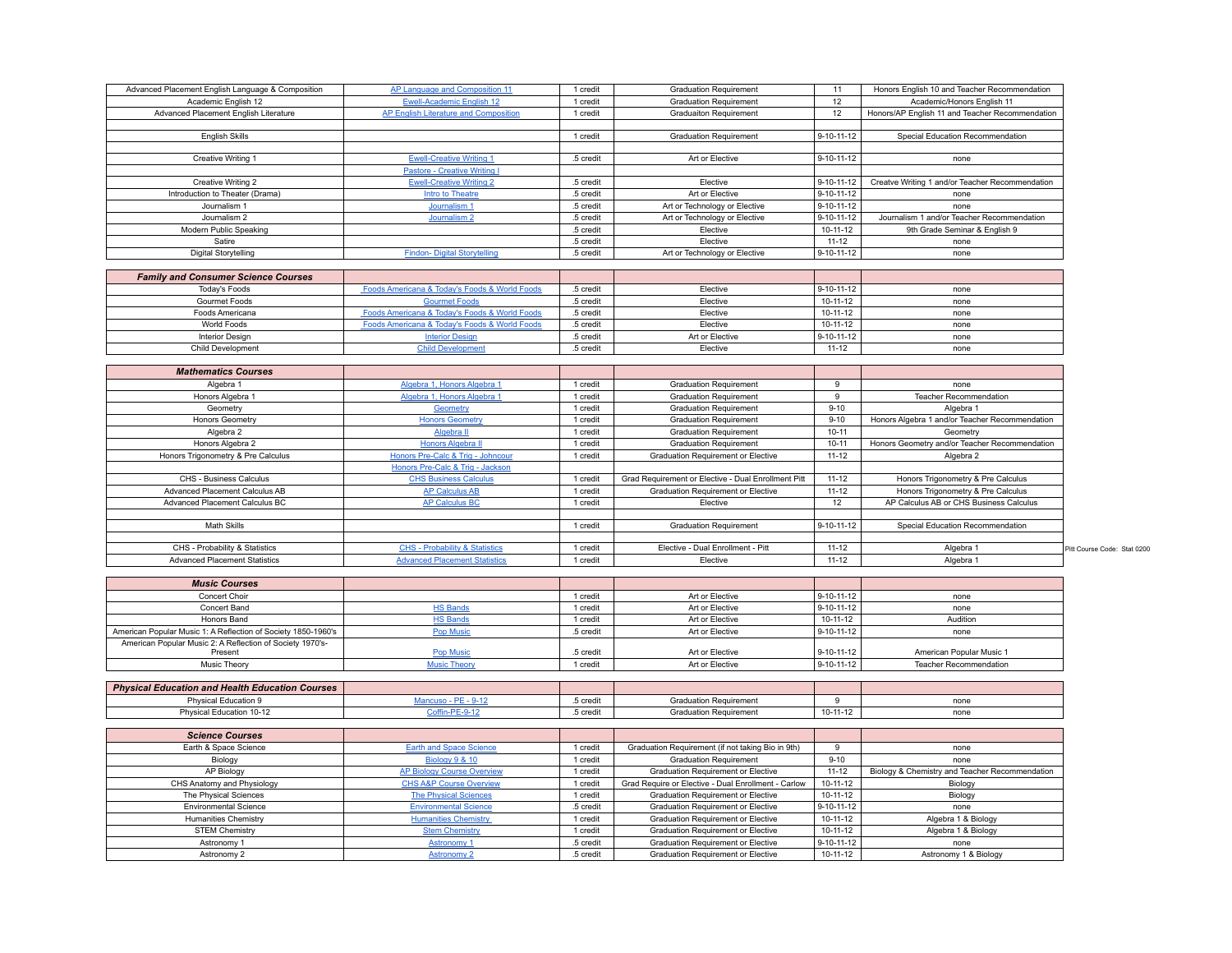| <b>Forensic Science</b>                    | <b>Forensic Science</b>                    | .5 credit | <b>Graduation Requirement or Elective</b> | 10-11-12       | Biology & Chemistry                                                                                      |
|--------------------------------------------|--------------------------------------------|-----------|-------------------------------------------|----------------|----------------------------------------------------------------------------------------------------------|
| AP Chemistry                               | <b>AP Chemistry</b>                        | credit    | <b>Graduation Requirement or Elective</b> | $11 - 12$      | Humanities/STEM Chemistry, Algebra II and Teacher<br>Recommendation                                      |
| <b>Humanities Physics</b>                  | <b>Humanities Physics</b>                  | credit    | <b>Graduation Requirement or Elective</b> | 10-11-12       | Algebra 1 & Biology and/or Teacher Recommendation if<br>not taken Humanities/STEM Chemistry              |
| <b>STEM Physics</b>                        | <b>STEM Physics</b>                        | credit    | <b>Graduation Requirement or Elective</b> | $11 - 12 - 21$ | Algebra 1 & Biology, Humanites/STEM Chemistry<br>and/or Teacher Recommendation                           |
| <b>AP Physics</b>                          | <b>AP Physics</b>                          | credit    | <b>Graduation Requirement or Elective</b> | $11 - 12$      | Humanities or STEM Physics and Teacher<br>Recommendation, Course must be taken with or after<br>Calculus |
|                                            |                                            |           |                                           |                |                                                                                                          |
| Science Skills                             |                                            | credit    | <b>Graduation Requirement</b>             | 9-10-11-12     | Special Education Recommendation                                                                         |
|                                            |                                            |           |                                           |                |                                                                                                          |
| Scientific Research and Application (PJAS) | <b>Scientific Research and Application</b> | .5 credit | Elective                                  | 10-11-12       | <b>Teacher Recommendation</b>                                                                            |

| <b>Social Studies Courses</b>                            |                                                |           |                                                      |                    |                                                    |
|----------------------------------------------------------|------------------------------------------------|-----------|------------------------------------------------------|--------------------|----------------------------------------------------|
| World Geography and Cultures                             | <b>World Geograph &amp; Cultures</b>           | credit    | <b>Graduation Requirement</b>                        | q                  | none                                               |
| Honors World Geography and Cultures                      | <b>Honors World Geography &amp; Cultures</b>   | 1 credit  | <b>Graduation Requirement</b>                        | $\Omega$           | Teacher recommendation                             |
| Integrated (Honors) English 9 & Social Studies           | Integrated (Honors) English 9 & Social Studies | 2 credits | Grad Reg - English, Social Studies                   | a                  | 8th Grade Recommendation                           |
| World Affairs                                            | World Affairs and Honors World Affairs         | 1 credit  | <b>Graduation Requirement</b>                        | 10 <sup>1</sup>    | <b>None</b>                                        |
|                                                          |                                                |           |                                                      |                    | Honors World Geography/Cultures and/or Teacher     |
| Honors World Affairs                                     | <b>World Affairs and Honors World Affairs</b>  | 1 credit  | <b>Graduation Requirement</b>                        | 10                 | Recommendation                                     |
| Integrated Arts (Honors) English 10, World Affairs & Art | <b>Integrated Arts 10</b>                      | 3 credits | Grad Req - English, Social Studies, Art or Elective  | 10                 | Academic English 9 & World Geography/Cultures      |
| United States History                                    | Academic U.S. History                          | 1 credit  | <b>Graduation Requirement</b>                        | 11                 | <b>None</b>                                        |
| Honors United States History                             | <b>Honors US History</b>                       | 1 credit  | <b>Graduation Requirement</b>                        | 11                 | Honors World Affairs and/or Teacher Recommendation |
| Advanced Placement History                               | <b>AP US History</b>                           | 1 credit  | <b>Graduation Requirement</b>                        | 11                 | Honors World Affairs and Teacher Recommendation    |
| Problems of Democracy (POD)                              | <b>Problems of Democracy</b>                   | credit    | <b>Graduation Requirement</b>                        | 12                 | None                                               |
| CHS - American Politics / AP Government                  | <b>American Politics</b>                       | 1 credit  | Graduation Reg. or Elective - Dual Enrollment - Pitt | 12                 | Honors/AP US History and Teacher Recommendation    |
|                                                          |                                                |           |                                                      |                    |                                                    |
| Social Studies Skills                                    |                                                | 1 credit  | <b>Graduation Requirement</b>                        | $9 - 10 - 11 - 12$ | Special Education Recommendation                   |
|                                                          |                                                |           |                                                      |                    |                                                    |
| Introduction to Psychology                               | Psychology                                     | .5 credit | Elective                                             | $10-11-12$         | none                                               |
| Race, Class & Gender: Intro to Sociology                 | Race, Class, Gender, and Society               | .5 credit | Elective                                             | $10-11-12$         | none                                               |
| Modern Dilemmas                                          | <b>Modern Dilemmas</b>                         | .5 credit | Elective                                             | 10-11-12           | Maturity and Teacher Recommendation                |
| Service Learning                                         | <b>Service Learning</b>                        | .5 credit | Elective                                             | $10 - 11 - 12$     | none                                               |
| <b>American Conflicts</b>                                | <b>American Conflicts</b>                      | .5 credit | Elective                                             | $9 - 10 - 11 - 12$ | none                                               |
| <b>Conspiracy Theories</b>                               | <b>Conspiracy Theory</b>                       | .5 credit | Elective                                             | $10-11-12$         | none                                               |
| Genocide Studies: The Holocaust                          | <b>Genocide Studies: The Holocaust</b>         | .5 credit | Elective                                             | $11 - 12$          | Maturity for Subject Matter                        |

| <b>Technology Education/Engineering Courses</b> |           |                                          |                    |         |
|-------------------------------------------------|-----------|------------------------------------------|--------------------|---------|
| CHS - Introduction to Engineering Design (PLTW) | credi     | Tech or Elective - Dual Enrollment - RIT | 10-11-12           | Algebra |
| CHS - Computer Integrated Manufacturing (PLTW)  | credi     | Tech or Elective - Dual Enrollment - RIT | 10-11-12           | Algebra |
| Manufacturing Technology                        | .5 credit | Technology or Elective                   | $9 - 10 - 11 - 12$ | none    |

| <b>World Language Courses</b> |                        |           |                                   |                    |                    |
|-------------------------------|------------------------|-----------|-----------------------------------|--------------------|--------------------|
| French 1                      | <b>French Courses</b>  | 1 credit  | Elective                          | $9 - 10 - 11 - 12$ | none               |
| French 2                      | <b>French Courses</b>  | 1 credit  | Elective                          | $9 - 10 - 11 - 12$ | French 1           |
| French 3                      | <b>French Courses</b>  | 1 credit  | Elective                          | 10-11-12           | French 2           |
| CHS French                    | <b>French Courses</b>  | 1 credit  | Elective - Dual Enrollment - Pitt | 12                 | French 3           |
|                               |                        |           |                                   |                    |                    |
| Latin 1                       | <b>Latin Courses</b>   | 1 credit  | Elective                          | $9 - 10 - 11 - 12$ | none               |
| Latin 2                       | <b>Latin Courses</b>   | 1 credit  | Elective                          | $9 - 10 - 11 - 12$ | Latin 1            |
| Latin 3                       | <b>Latin Courses</b>   | 1 credit  | Elective                          | 10-11-12           | Latin 2            |
| CHS - Latin                   | <b>Latin Courses</b>   | 1 credit  | Elective - Dual Enrollment - Pitt | 12                 | Latin 3            |
|                               |                        |           |                                   |                    |                    |
| Mandarin Chinese 1            | <b>Chinese Courses</b> | 1 credit  | Elective                          | $9 - 10 - 11 - 12$ | none               |
| Mandarin Chinese 2            | <b>Chinese Courses</b> | 1 credit  | Elective                          | $9 - 10 - 11 - 12$ | Mandarin Chinese 1 |
| Mandarin Chinese 3            | <b>Chinese Courses</b> | 1 credit  | Elective                          | 10-11-12           | Mandarin Chinese 2 |
| CHS - Mandarin Chinese        | <b>Chinese Courses</b> | 1 credit  | Elective - Dual Enrollment - Pitt | 12                 | Mandarin Chinese 3 |
|                               |                        |           |                                   |                    |                    |
| Spanish 1                     | <b>Spanish Courses</b> | 1 credit  | Elective                          | $9 - 10 - 11 - 12$ | none               |
| Spanish 2                     | <b>Spanish Courses</b> | 1 credit  | Elective                          | $9 - 10 - 11 - 12$ | Spanish 1          |
| Spanish 3                     | <b>Spanish Courses</b> | 1 credit  | Elective                          | 10-11-12           | Spanish 2          |
| CHS - Spanish Language        | <b>Spanish Courses</b> | 1 credit  | Elective - Dual Enrollment - Pitt | 12                 | Spanish 3          |
|                               |                        |           |                                   |                    |                    |
| <b>General Electives</b>      |                        |           |                                   |                    |                    |
| 9th Grade Seminar             | 9th Grade Seminar      | .5 credit | <b>Graduation Requirement</b>     | 9                  | none               |